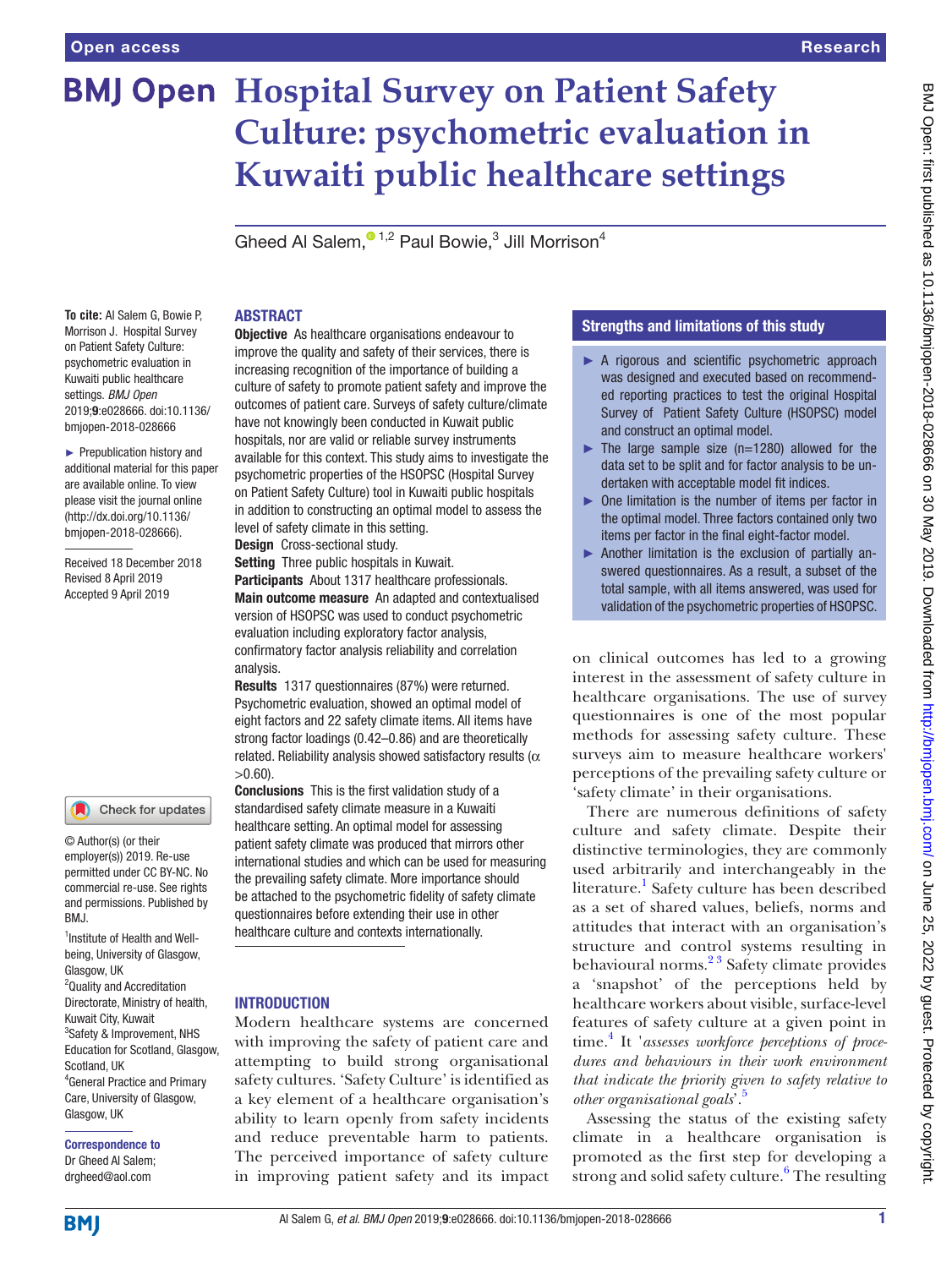data potentially offer policymakers, healthcare providers, teams and managers a clear view of areas in need of attention to strengthen the prevailing safety climate, in addition to identifying specific challenges that impede progress in safety initiatives.[7](#page-8-5) It can also be used for benchmarking and improving safety climate measures across time and between organisations on national and international levels. $89$ 

A range of safety climate assessment tools have been developed for acute hospital settings, although the scientific rigour with which they were designed and tested is variable.<sup>5 10 11</sup>

Multiple reviews of patient safety climate instruments have been published.<sup>5 10–16</sup> Most concluded that the Safety Attitudes Questionnaire and the Hospital Survey on Patient Safety Culture (HSOPSC) were the most appropriate tools available in terms of their psychometric properties, and critiqued climate tools generally as many lack appropriate scale development, validation and evidence for their predictive validity. Over a decade ago, Flin *et*  $a\ell$ *<sup>[5](#page-8-3)</sup>* argued that it is essential that tools are developed with robust psychometric properties to enable valid interpretations of patient safety climate test scores to be made.

Despite this, many published studies are still limited in their reporting of the necessary psychometric proper-ties of questionnaires.<sup>[5 10 17 18](#page-8-3)</sup> It is argued that HSOPSC is one of the most rigorously tested instruments with good psychometric properties in addition to being tested on the necessary large sample sizes.<sup>[5](#page-8-3)</sup> Psychometric analysis involves the use of established statistical assessment techniques to assess the psychometric properties of questionnaires and identify the underlying safety culture dimensions.<sup>[11](#page-8-7)</sup>

Repeated high-profile media coverage has drawn the attention of Kuwaiti politicians and the public to failings in healthcare delivery and patient safety, which has contributed to growing demands for a better quality of care.<sup>19-21</sup> Subsequent inquiries and reports have placed patient safety high on the policy agenda of Kuwait. The Ministry of Health (MOH) responded by investing significantly in the improvement of healthcare services. Safety climate assessment is one of the latest approaches to be adopted by the MOH with the goal of evaluating and improving patient safety in Kuwaiti hospitals.

Surveys of safety climate have yet to be conducted at public hospitals in the state of Kuwait, nor are valid or reliable survey instruments available for this purpose. This study aims, therefore, to assess the psychometric properties of the HSOPSC tool in Kuwaiti public hospitals in addition to constructing an optimal model to assess the level of safety climate in this setting and to benchmark the data against other international studies.

## **METHOD**

## Instrument selection

HSOPSC is a 12-factor, 42-item survey questionnaire. It assesses 10 climate dimensions of patient safety, with two

outcome measures (overall perceptions of patient safety and frequency of event reporting). Two additional singleitem outcome measures are included. $22\frac{23}{10}$  The HSOPSC tool was chosen for this study for several reasons. First, a systematic review of tools designed for acute hospital settings concluded that HSOPSC had good overall methodological quality with good assessment of the tool's reported psychometric properties.<sup>[24](#page-8-10)</sup> Second, HSOPSC was one of the most rigorously tested instruments at the time of selection, with extensive literature reporting its psycho-metric properties.<sup>[5](#page-8-3)</sup> The tool has been extensively used in hospitals in USA where it was originally developed,<sup>25</sup> and validated for use in more than 60 countries and translated into 30 different languages. $26-33$  Thirdly, HSOPSC is a comprehensive measure of safety climate as it assesses key aspects related to patient safety at multiple levels of analysis including the individual, unit and hospital levels [\(table](#page-2-0) 1). Finally, the tool is freely available, and uses clear language with a scale that is simple and easy to follow.

## Instrument modification

The English version of the tool was pilot tested and modified for Kuwaiti healthcare in order to solve any technical and feasibility issues associated with its application.<sup>34 35</sup> Seven face-to-face interviews were conducted with a panel of healthcare staff from MOH (including doctors, nurses and risk and safety officers) to evaluate HSOPSC content and ensure the proper transfer of the intended meaning of the questionnaire items to the culture and language differences in the Kuwaiti context. The panel endorsed the HSOPSC content as being of high relevance to safety culture in Kuwaiti hospitals. All items were retained. However, wording was modified in eight items to clarify their meaning as some comments indicated potential ambiguity in items' interpretations.

## Instrument testing

A stratified random sample was drawn from healthcare clinical staff in three public hospitals in Kuwait. To ensure that the sample size was adequate to satisfactorily undertake factor analysis (FA), sample size requirements (sample size of the study, ratio of the sample size to the number of variables, ratio of the number of variables to the number of factors) were evaluated.<sup>36</sup> The Tabachnick and Fidell $37$  rule recommends having at least 300 cases to undertake FA. The Kaiser-Meyer-Olkin (KMO) coefficient was used as another measure of sampling adequacy. KMO coefficient values range between 0 and 1. Surveys of health professionals can be challenging and are characterised by declining response rates<sup>[38](#page-9-4)</sup> with a significant downward trend in response rates from 1998 to 2008.<sup>39</sup> Based on their findings, the predicted response rate for this study was 20% and it was estimated that the sample size should be a minimum of 1500 of distributed questionnaires.

## Data collection and management

Staff members were invited by letter to participate in the study. Questionnaires were distributed across different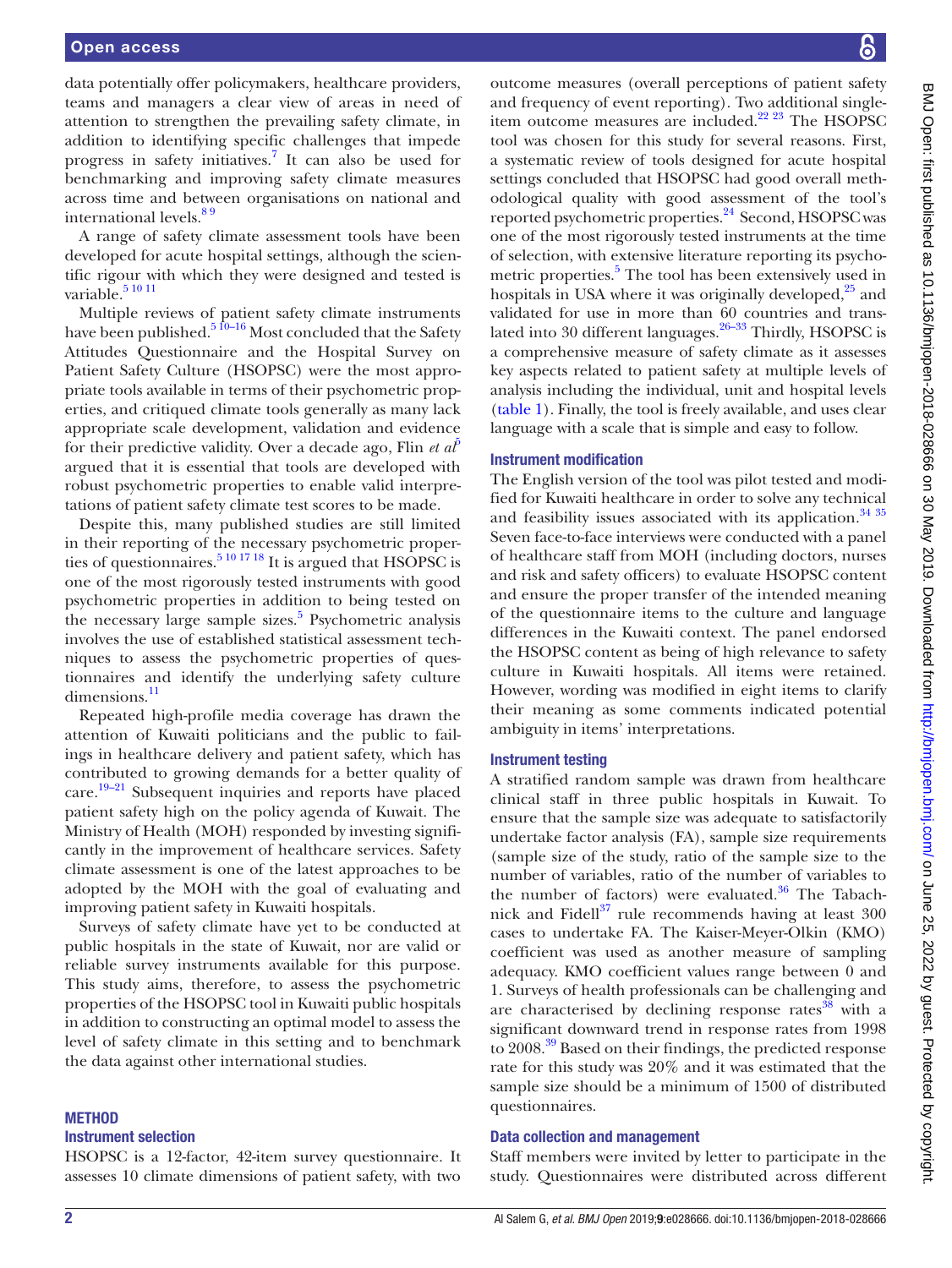<span id="page-2-0"></span>

| HSOPSC patient safety culture dimensions and definitions <sup>40</sup><br>Table 1 |                                                                                                                                                                                                                              |  |  |  |  |  |
|-----------------------------------------------------------------------------------|------------------------------------------------------------------------------------------------------------------------------------------------------------------------------------------------------------------------------|--|--|--|--|--|
| <b>Patient safety culture composite</b>                                           | Definition: The extent to which                                                                                                                                                                                              |  |  |  |  |  |
| Communication openness                                                            | Staff freely speak up if they see something that may negatively affect a patient and feel<br>free to question those with more authority.                                                                                     |  |  |  |  |  |
| Feedback and communication about<br>error                                         | Staff are informed about errors that happen, are given feedback about changes<br>implemented and discuss ways to prevent errors.                                                                                             |  |  |  |  |  |
| Frequency of events reported                                                      | Mistakes of the following types are reported: (1) Mistakes caught and corrected before<br>affecting the patient. (2) Mistakes with no potential to harm the patient. (3) Mistakes that<br>could harm the patient but do not. |  |  |  |  |  |
| Handoffs and transitions                                                          | Important patient care information is transferred across hospital units and during shift<br>changes.                                                                                                                         |  |  |  |  |  |
| Management support for patient<br>safety                                          | Hospital management provides a work climate that promotes patient safety and shows<br>that patient safety is a top priority.                                                                                                 |  |  |  |  |  |
| Non-punitive response to error                                                    | Staff feel that their mistakes and event reports are not held against them and that<br>mistakes are not kept in their personnel file.                                                                                        |  |  |  |  |  |
| Organisational learning-continuous<br>improvement                                 | Mistakes have led to positive changes and changes are evaluated for effectiveness.                                                                                                                                           |  |  |  |  |  |
| Overall perceptions of patient safety                                             | Procedures and systems are good at preventing errors and there is a lack of patient<br>safety problems.                                                                                                                      |  |  |  |  |  |
| Staffing                                                                          | There are enough staff to handle the workload and work hours are appropriate to<br>provide the best care for patients.                                                                                                       |  |  |  |  |  |
| Supervisor/manager expectations<br>and actions promoting patient safety           | Supervisors/managers consider staff suggestions for improving patient safety, praise<br>staff for following patient safety procedures and do not overlook patient safety<br>problems.                                        |  |  |  |  |  |
| Teamwork across units                                                             | Hospital units cooperate and coordinate with one another to provide the best care for<br>patients.                                                                                                                           |  |  |  |  |  |
| Teamwork within units                                                             | Staff support each other, treat each other with respect and work together as a team.                                                                                                                                         |  |  |  |  |  |

HSOPSC, Hospital Survey on Patient Safety Culture.

departments in the three public hospitals. The questionnaires were completed anonymously and returned to multiple collection boxes located within the hospitals. Data were coded and entered into an electronic data file using the Statistical Package for Social Sciences (SPSS V.24). Negatively worded items were reverse coded. If less than one entire section of the survey was answered or less than half of the items throughout the entire survey (in different sections) were answered, or if every item was answered the same, these questionnaires were excluded. $40$ Missing values were deleted in a listwise manner in order to minimise any possible biases.<sup>[41](#page-9-7)</sup>

## Factor analysis

FA is a statistical method that '*explores the extent to which individual items in a questionnaire can be grouped together according to the correlations between the responses to them*', thus reducing the dimensionality of the data. $^{42}$  It can be applied as a data reduction or a structure detection method. $^{43}$  $^{43}$  $^{43}$  The two main techniques of FA are exploratory factor analysis (EFA), and confirmatory factor analysis (CFA), which are both recommended to test construct validity.<sup>[44](#page-9-10)</sup>

EFA allows the researcher to uncover the main dimensions to develop a theory or model from a smaller number of latent constructs that are often represented by a larger set of measured variables.<sup>45 46</sup> CFA tests a predetermined

factor structure or a proposed theory.<sup>[45 46](#page-9-11)</sup> This study combined both approaches to develop an optimal model, based on the original HSOPSC model, for specifically assessing patient safety climate in Kuwaiti public hospitals. Due to the controversy associated with conducting EFA and CFA on the same data, a split-half validation technique is recommended. $47 \frac{48}{18}$  Therefore, the Kuwaiti data set was randomly split into two independent data sets using SPSS V.24. Each group contains a set of 640 (n=640) cases—the calibration half of the data set was used for model construction and the validation half of the data set was used for confirming the explored factor structure resulting from model construction.

Data analysis was based on three main phases. (1) To investigate whether the original HSOPSC 12- factor model is appropriate for the Kuwaiti data. Both CFA and reliability analysis were used at this step. (2) To examine whether an alternative factor model would fit the Kuwaiti data better. For model construction, EFA was carried out using the calibration half of the data set (sample A, n=640). (3) Undertaking CFA and reliability analysis using the validation half of the data set, to test the fit of the resultant model from the previous phase (sample B, n=640). Cronbach's α was calculated for each factor to examine the internal consistency or reliability with the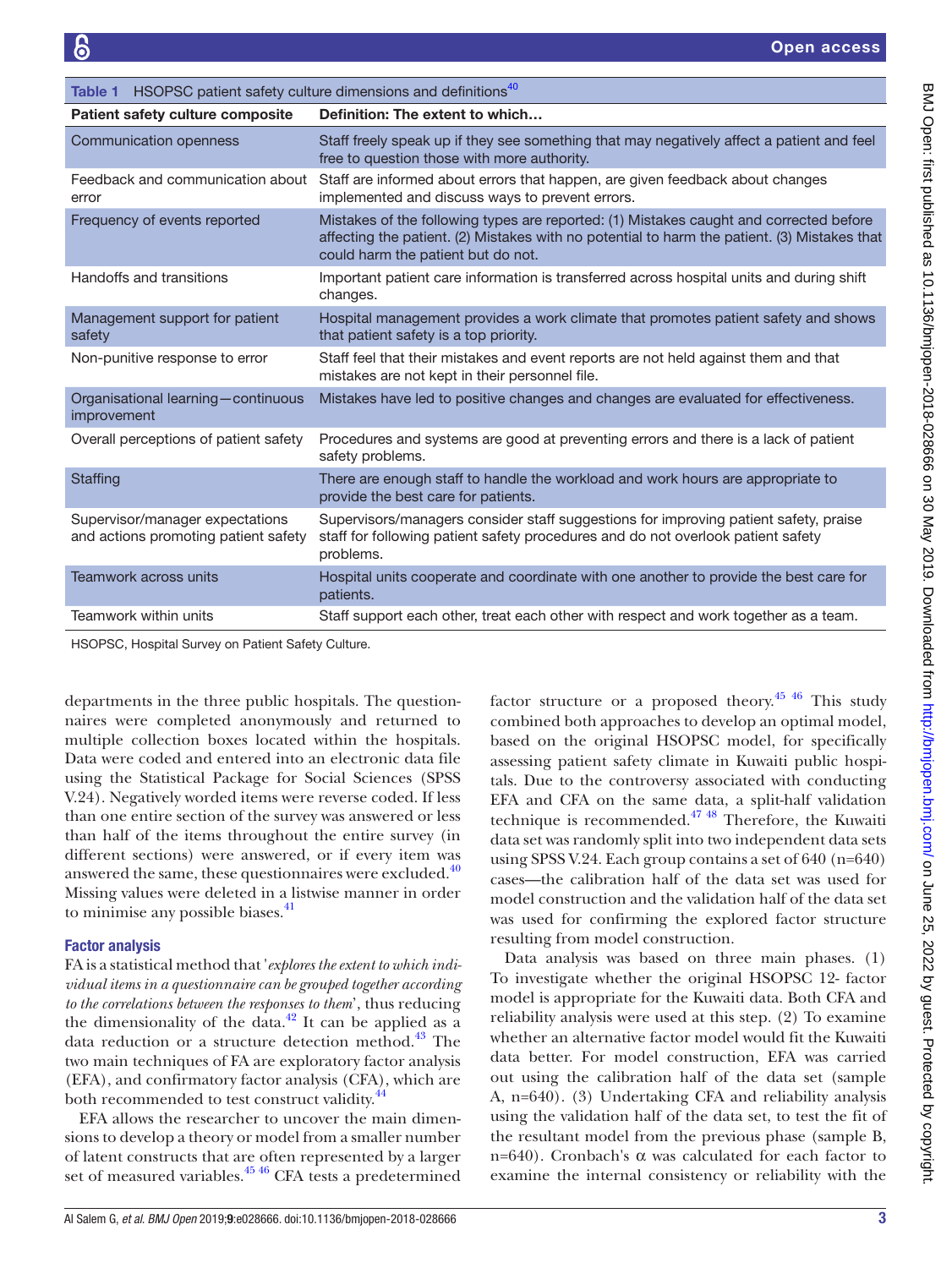minimum criterion for acceptable reliability of at least  $\alpha \geq 0.60$  as recommended for the majority of research purposes.<sup>49 50</sup> Factor correlations of the optimal model were performed in addition to comparisons between the CFA output of our optimal factor model and the outputs reported in previous studies.

#### Patient and public involvement statement

Patient and public were not involved in the design, planning or the analysis of the study.

#### **RESULTS**

#### Response rate and sample demographics

Of the 1511 questionnaires distributed at the three hospitals, 1317 questionnaires (87%) were returned. A KMO statistic of 0.88 was calculated, which indicates that the sample has a sufficient level of homogeneity.<sup>51 52</sup> Thirty-seven questionnaires were excluded. Online [supplementary appendix 1](https://dx.doi.org/10.1136/bmjopen-2018-028666) summarises the relevant demographics of survey respondents.

#### Instrument testing

Following the deletion of missing values, 1280 were considered eligible and this number of completed questionnaires (n=1280) was sufficient to undertake FA.

#### Testing the original HSOPSC (12-factor) model

A CFA was performed, using AMOS software,<sup>53</sup> to test the model fit of the original HSOPSC 12-factor structure using Kuwaiti data (n=1280). The global fit of our model was not consistently satisfactory for the Kuwaiti data. Values indicate that the fit is not acceptable to confirm the proposed factor structure as the three criteria measures including CFI (CFI values  $\geq 0.90$ ),  $^{54}$  X<sup>2</sup>/DF (X<sup>2</sup>/DF  $\leq$ 2)<sup>55</sup> and Tucker-Lewis Index (TLI) (TLI of  $>0.90$ )<sup>54</sup> did not fit the values that indicate a good model fit.

The internal consistency of the Kuwaiti data (n=1280) was ≥0.60 within nine dimensions. Three dimensions had internal consistencies less than 0.60. Additionally, two dimensions have a questionable internal consistency because their Cronbach's α value was 0.60 (Cronbach's  $\alpha$ =0.604 for 'Non-punitive Response to Errors' and Cronbach's  $\alpha=0.601$  for 'communication openness'). In summary, the results of the CFA and reliability analysis indicate that the original HSOPSC 12-factor model is not a satisfactory fit when it is used for Kuwaiti data. Therefore, an EFA was used for investigating an alternative factor structure which might be more appropriate for Kuwaiti data.

## Construction of an optimal model

EFA consists of two basic stages: (1) Estimating the number of factors that should be extracted to represent the HSOPSC factor structure. (2) Interpreting the meaning of the extracted factors and representing them in terms of theoretical structures that reflect the patient safety climate dimensions. EFA (principal axis factoring with varimax then oblique rotation) was performed



<span id="page-3-0"></span>Figure 1 Scree plot of the final EFA solution (eight factors, 22 items).

on the calibration half of the data set (n=640). Based on the Kaiser criterion of eigenvalues  $>1^{51}$  and Cattell scree plot, $56$  different numbers of factors (12, 11, 10, 9, 8, 7 factors) were extracted and investigated to find the optimal alternative model (see online [supplementary](https://dx.doi.org/10.1136/bmjopen-2018-028666)  [appendix 2\)](https://dx.doi.org/10.1136/bmjopen-2018-028666).

Following the rotation of factors the factor pattern matrix was examined to decide on the acceptable level of loading for variables to define factors.<sup>57</sup> To reach a satisfactory solution, a number of points need to be taken into consideration including identifying items with low communalities  $( $0.3$ ), no or low loading ( $0.4$ ), items$ with cross loadings  $(>0.30)$  and the theoretical structure of items. It should be noted that the decision on how many factors to retain is based on the degree of comprehensibility and interpretability of the factor structure in the context of the research. $58$  In addition, theoretical knowledge regarding the construct under study is more significant than a statistical measure and the items and factors should make conceptual sense and be theoreti-cally related.<sup>[57](#page-9-19)</sup>

#### Final factor solution

An eight-factor solution (all loadings ≥0.40) showed the best model fit to the Kuwaiti data set. The Scree plot of the final EFA solution is shown in [figure](#page-3-0) 1. The structure and factor loadings of the final EFA solution are reported in [table](#page-4-0) 2. The final solution explains 50.2% of variance by eight extracted factors and represents 22 items from the safety climate questionnaire (20 items were excluded). All factor loadings are within the range of 0.428–0.864.

Five factors (factor 2, factor 3, factor 4, factor 6 and factor 7) have three or more items with loading  $>0.4$ . Factor 1, factor 5 and factor 8 have two items with very high loading of  $>0.5$  and the items in each factor are theoretically related ([table](#page-5-0) 3). There are no cross-loaded items and there are no items with loading <0.4and with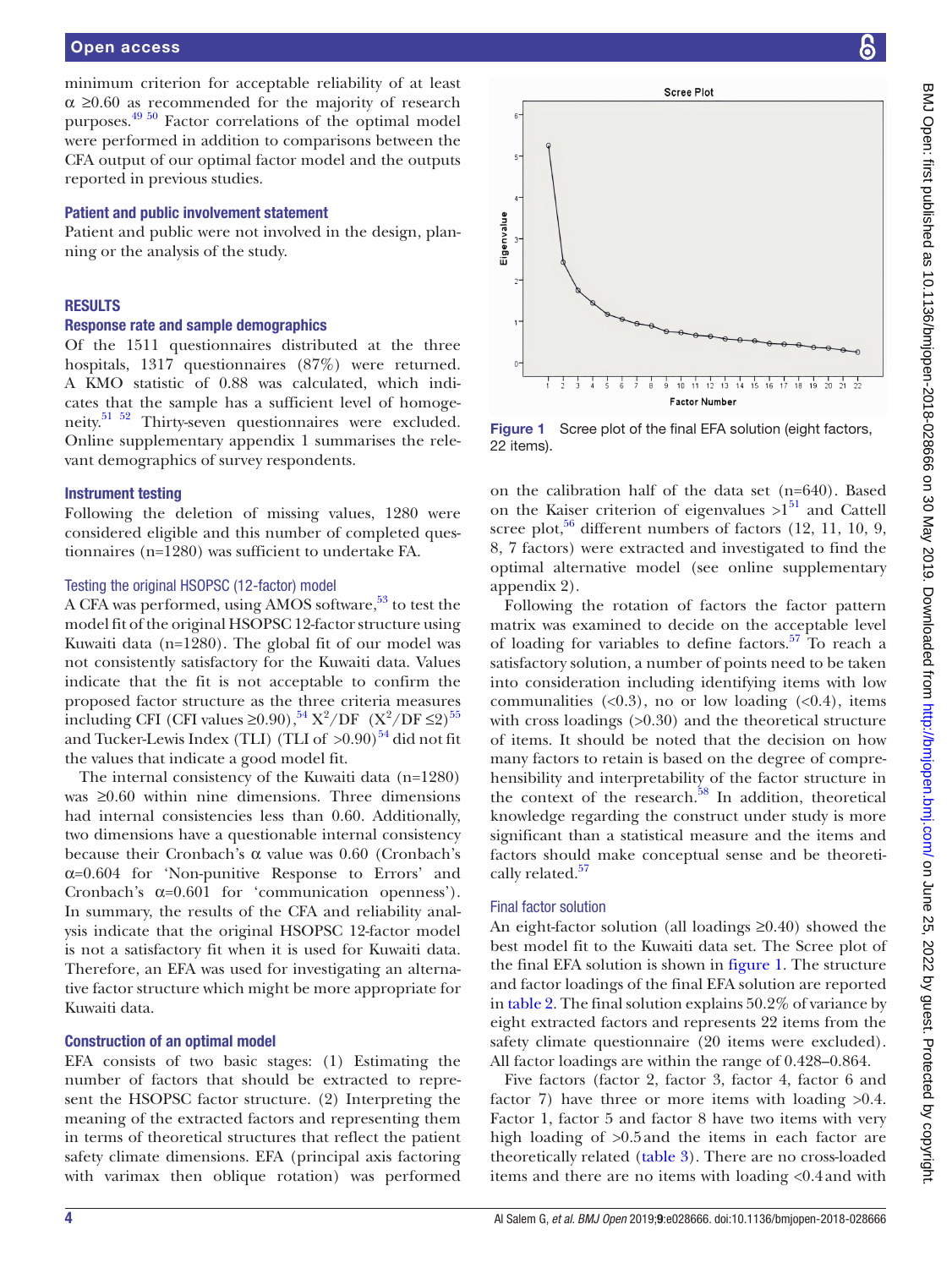<span id="page-4-0"></span>

| Table 2 Pattern matrix of the final EFA solution (eight factors, 22 items)                                                              |               |              |          |       |          |       |                |   |
|-----------------------------------------------------------------------------------------------------------------------------------------|---------------|--------------|----------|-------|----------|-------|----------------|---|
|                                                                                                                                         | <b>Factor</b> |              |          |       |          |       |                |   |
| <b>Variable</b>                                                                                                                         | 1             | $\mathbf{2}$ | 3        | 4     | 5        | 6     | $\overline{7}$ | 8 |
| (B1) My supervisor/manager says a good word<br>when he/she sees a job done according to<br>established patient safety procedures (SMEA) | 0.822         |              |          |       |          |       |                |   |
| (B2) My supervisor/manager seriously considers 0.623<br>staff suggestions for improving patient safety<br>(SMEA)                        |               |              |          |       |          |       |                |   |
| (E2) When a mistake is made, but has no<br>potential to harm the patient, how often is this<br>reported? (FER)                          |               | 0.864        |          |       |          |       |                |   |
| (E1) When a mistake is made, but is caught and<br>corrected before affecting the patient, how often<br>is this reported? (FER)          |               | 0.776        |          |       |          |       |                |   |
| (E3) When a mistake is made that could harm<br>the patient, but does not, how often is this<br>reported? (FER)                          |               | 0.776        |          |       |          |       |                |   |
| (D5) Important patient care information is often<br>lost during shift changes. (negatively worded)<br>(HO)                              |               |              | $-0.662$ |       |          |       |                |   |
| (D3) Things 'fall between the cracks' when<br>transferring patients from one unit to another<br>(negatively worded) (HO)                |               |              | $-0.621$ |       |          |       |                |   |
| (D6) It is often unpleasant to work with staff<br>from other hospital units. (negatively worded)<br>(TWAU)                              |               |              | $-0.495$ |       |          |       |                |   |
| (D7) Problems often occur in the exchange of<br>information across hospital units. (negatively<br>worded) (HO)                          |               |              | $-0.428$ |       |          |       |                |   |
| (A16) Staff worry that mistakes they make are<br>kept in their personnel file. (negatively worded)<br>(NRPE)                            |               |              |          | 0.578 |          |       |                |   |
| (A8) Staff feel like their mistakes are held (used)<br>against them. (negatively worded) (NPRE)                                         |               |              |          | 0.559 |          |       |                |   |
| (A12) When an incident is reported, it feels like<br>the person is being reported, not the problem.<br>(negatively worded) (NPRE)       |               |              |          | 0.531 |          |       |                |   |
| (D4) There is good cooperation among hospital<br>units that need to work together (TWAU)                                                |               |              |          |       | $-0.641$ |       |                |   |
| (D2) Hospital units do not coordinate well with<br>each other (negatively worded) (TWAU)                                                |               |              |          |       | $-0.522$ |       |                |   |
| (A1) People support one another in this unit<br>(TWWU)                                                                                  |               |              |          |       |          | 0.688 |                |   |
| (A3) When a lot of work needs to be done<br>quickly, we work together as a team to get the<br>work done (TWWU)                          |               |              |          |       |          | 0.605 |                |   |
| (A4) In this unit, people treat each other with<br>respect (TWWU)                                                                       |               |              |          |       |          | 0.556 |                |   |
| (C6) Staff are afraid to ask questions when<br>something does not seem right. (negatively<br>worded) (CO)                               |               |              |          |       |          |       | 0.615          |   |
| (C4) Staff feel free to question the decisions or<br>actions of those with more authority (CO)                                          |               |              |          |       |          |       | 0.600          |   |

Continued

BMJ Open: first published as 10.1136/bmjopen-2018-028666 on 30 May 2019. Downloaded from <http://bmjopen.bmj.com/> on June 25, 2022 by guest. Protected by copyright.

BMJ Open: first published as 10.11136/bmjopen-2018-028666 on 30 May 2019. Downloaded from http://bmjopen.bmj.com/ on June 25, 2022 by guest. Protected by copyright.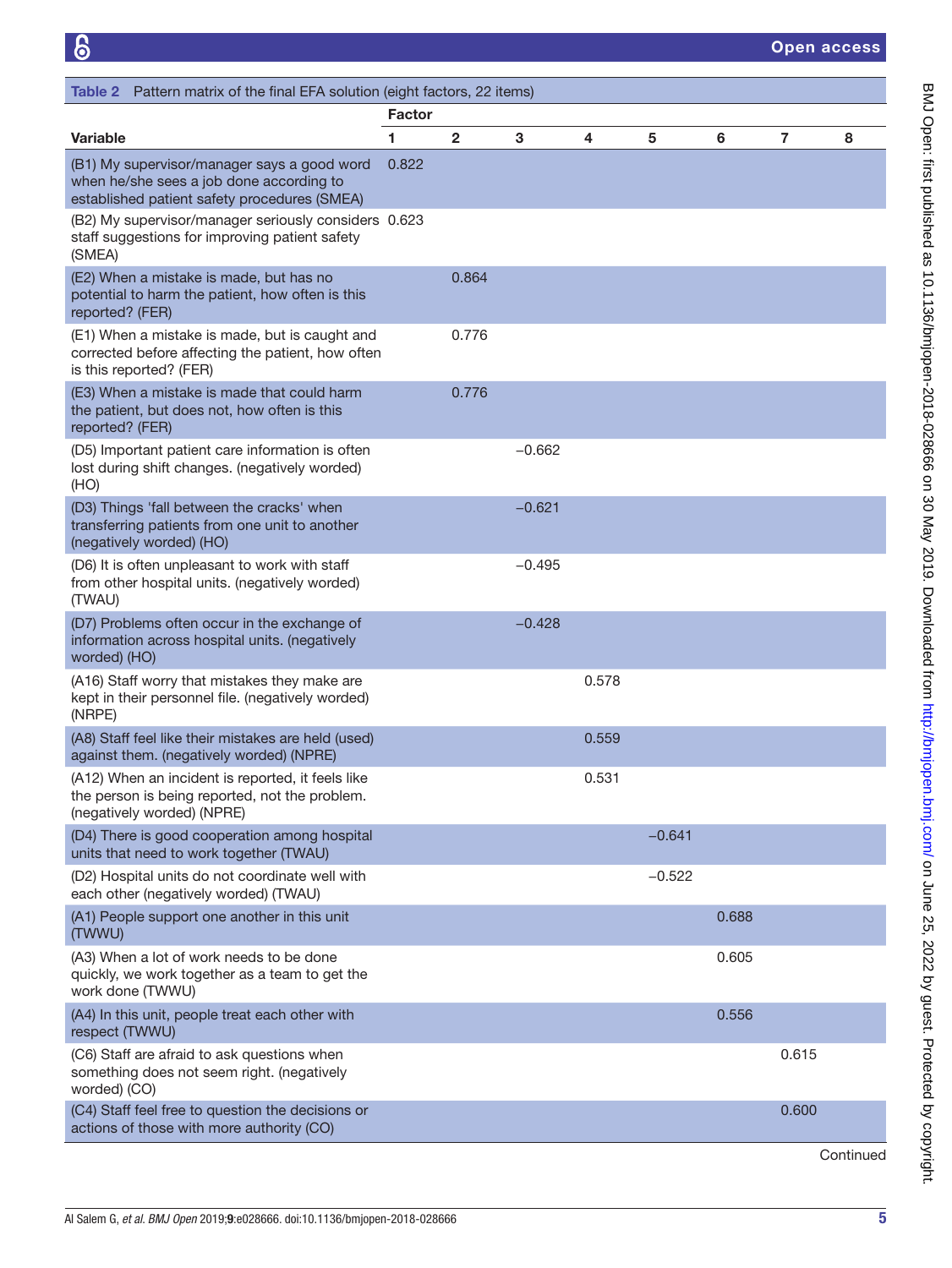| <b>Table 2</b> Continued                                                                                 |               |   |   |   |   |   |       |       |
|----------------------------------------------------------------------------------------------------------|---------------|---|---|---|---|---|-------|-------|
|                                                                                                          | <b>Factor</b> |   |   |   |   |   |       |       |
| <b>Variable</b>                                                                                          |               | 2 | 3 | 4 | 5 | 6 |       | 8     |
| (C2) Staff will freely speak up if they see<br>something that may negatively affect patient<br>care (CO) |               |   |   |   |   |   | 0.524 |       |
| (D1) Hospital management provides a work<br>climate that promotes patient safety (MS)                    |               |   |   |   |   |   |       | 0.677 |
| (D8) The actions of hospital management show<br>that patient safety is a top priority (MS)               |               |   |   |   |   |   |       | 0.574 |
| .                                                                                                        |               |   |   |   |   |   |       |       |

Rotation converged in 16 iterations.

Open access

Supervisor/manager expectations and actions promoting safety (SMEA), Non-punitive response to error (NPRE).

Extraction method: principal axis factoring. Rotation method: oblimin with Kaiser normalisation.

CO, communication openness; EFA, exploratory factor analysis; FER, frequency of incident reporting; HO, hospital handoffs and transitions; MS, hospital management support for patient safety; TWAU, teamwork across hospital units; TWWU, teamwork within hospital units.

communalities <0.3 in the solution. The solution is essentially consistent with all items within each factor theoretically related. Only D6 moved from 'Teamwork across units' to 'Handoffs and transitions'.

#### Testing the final factor (eight-factor) model

The optimal eight-factor model was vigorously examined by conducting two confirmatory analyses initially using the validation half of the data set  $(n=640)$ , followed by the whole data set (n=1280). All estimated parameters indicate a good model fit (eight factors and 22 items) as reported in [table](#page-6-0) 4.

The standardised path coefficients reflecting the strength of the relationship between items and dimensions<sup>39</sup> were found to be generally large  $(>0.50)$  and ranged from 0.46 (communication openness) to 0.89 (frequency of incidents reported) (see online [supplemen](https://dx.doi.org/10.1136/bmjopen-2018-028666)[tary appendix 3\)](https://dx.doi.org/10.1136/bmjopen-2018-028666). Therefore, this model was accepted as the optimal model of HSOPSC for the Kuwaiti healthcare setting.

#### **Reliability**

Reliability analysis was performed using the whole sample with Cronbach's  $\alpha$  values reported to be  $\geq 0.60$  for all

factors. Therefore, the internal consistency was acceptable for the eight-factor solution [\(table](#page-5-0) 3). In order to test the construct validity of the HSOPSC instrument, intercorrelation coefficients with Pearson's *r* were calculated between the eight factors in addition to the two single-item outcome measures (patient safety grade and number of incidents reported).

The Pearson's correlation coefficients between scale scores are reported in online [supplementary appendix](https://dx.doi.org/10.1136/bmjopen-2018-028666)  [4](https://dx.doi.org/10.1136/bmjopen-2018-028666).

Intercorrelation coefficients ranged between 0.08 and 0.72. All correlation coefficients are significant. The highest correlations were those between 'Management support for patient safety' and 'Teamwork across units' (r=0.722). All eight factors are interrelated to each other. Most of the correlation coefficients indicate a moderate correlation between dimensions. This indicates that no two factors are measuring the same construct.

## Proposed optimal eight-factor model for Kuwaiti data

As shown in [box](#page-7-0) 1, the proposed optimal model structure includes eight dimensions and 22 items.

| Table of Outdotate, Tablor Toddings and internationistichly of the mial exploratory factor analysis (LF7) solution (eight factors,<br>22 items) |                                                |                    |                     |  |  |  |  |  |
|-------------------------------------------------------------------------------------------------------------------------------------------------|------------------------------------------------|--------------------|---------------------|--|--|--|--|--|
| Factor                                                                                                                                          | <b>Heavy loaded items</b><br>(>0.4)            | Number of<br>items | Cronbach's $\alpha$ |  |  |  |  |  |
| Supervisor/manager expectations and<br>actions promoting safety                                                                                 | <b>B1-B2</b>                                   | 2                  | 0.776               |  |  |  |  |  |
| Frequency of events reported                                                                                                                    | $E1-E2-E3$                                     | 3                  | 0.858               |  |  |  |  |  |
| Handoffs and transitions                                                                                                                        | D3-D5-D6-D7                                    | $\overline{4}$     | 0.685               |  |  |  |  |  |
| Non-punitive response to errors                                                                                                                 | A8-A12-A16                                     | 3                  | 0.604               |  |  |  |  |  |
| Teamwork across units                                                                                                                           | $D2-D4$                                        | $\overline{2}$     | 0.689               |  |  |  |  |  |
| Teamwork within units                                                                                                                           | $A1-A3-A4$                                     | 3                  | 0.705               |  |  |  |  |  |
| Communication openness                                                                                                                          | C <sub>2</sub> -C <sub>4</sub> -C <sub>6</sub> | 3                  | 0.601               |  |  |  |  |  |
| Management support for patient safety                                                                                                           | $D1-D8$                                        | 2                  | 0.724               |  |  |  |  |  |
|                                                                                                                                                 |                                                |                    |                     |  |  |  |  |  |

<span id="page-5-0"></span>Table 3 Structure, factor loadings and internal consistency of the final exploratory factor analysis (EFA) solution (eight factors,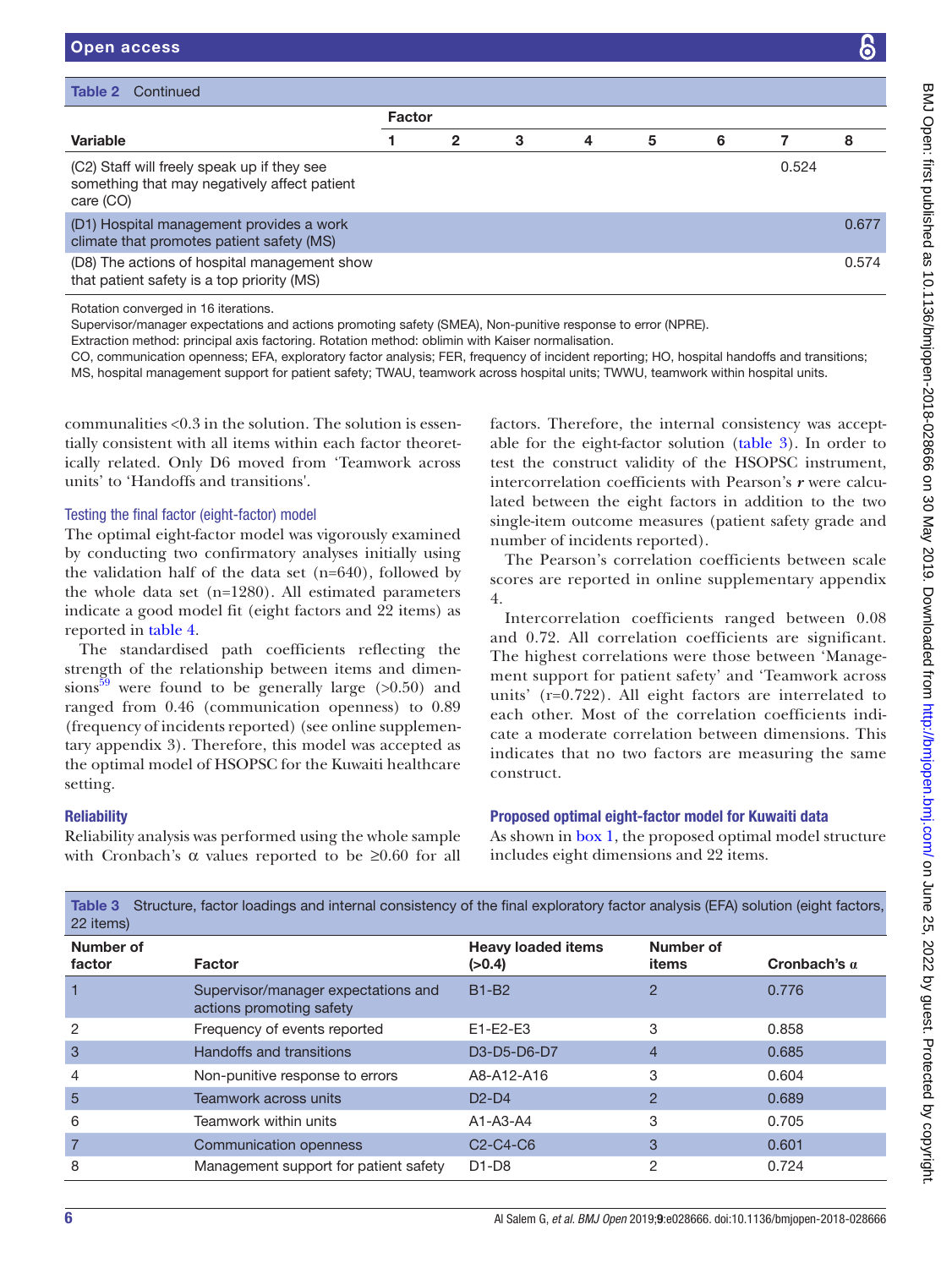<span id="page-6-0"></span>

| CFA results of the eight-factor optimal model (validation sample and whole sample)<br>Table 4 |                               |      |                                  |       |            |             |              |       |
|-----------------------------------------------------------------------------------------------|-------------------------------|------|----------------------------------|-------|------------|-------------|--------------|-------|
| Eight-factor<br>model                                                                         | $\chi^2$ statistic $(\chi^2)$ | DF   | <b>CMIN/DF</b><br>$(\chi^2$ /DF) | CFI   | <b>RMR</b> | <b>SRMR</b> | <b>RMSEA</b> | TLI   |
| Validation sample                                                                             | 424.9                         | 181  | 2.3                              | 0.94  | 0.049      | 0.048       | 0.046        | 0.92  |
|                                                                                               | good                          | good | acceptable                       | good  | good       | good        | good         | good  |
| Whole sample                                                                                  | 617.8                         | 181  | 3.4                              | 0.946 | 0.041      | 0.038       | 0.043        | 0.931 |
|                                                                                               | good                          | good | acceptable                       | good  | good       | good        | good         | good  |

CFA, confirmatory factor analysis; CFI, Comparative Fit Index; CMIN, Chi-square Mean; DF, degree of freedom; RMR, root mean square residual; RMSEA, root mean square error of approximation; SRMR, standardised root mean square residual; TLI, Tucker-Lewis Index.

## **DISCUSSION**

This psychometric evaluation is the first reported validation study of a standardised safety climate measure in a Kuwaiti healthcare setting. The psychometric properties of the HSOPSC questionnaire were assessed and an optimal model for assessing patient safety climate in Kuwaiti hospitals was constructed. The final questionnaire contains 22 safety climate items (variables) that measure eight safety climate factors. The optimal model's psychometric properties (including validity and reliability) were good with all items loading strongly (>0.40) onto one factor and all items, within each factor, were theoretically related.

Our results are in line with other studies investigating the psychometric properties of the original HSOPSC questionnaire. The suitability of the original HSOPSC model for Kuwaiti data was tested and results revealed an unsatisfactory fit.<sup>[60](#page-9-22)</sup> Different international studies<sup>[28 32 61 62](#page-9-23)</sup> reported similar findings. This finding is in contrast with other studies that assessed patient safety climate by using the original HSOPSC questionnaire $^{60}$  in hospitals without examining the reliability and validity of the questionnaire in a different context.<sup>63-69</sup>

Various underlying factor structures were identified as optimal factor models. The original 12-factor model was replicated in Belgian,<sup>[6](#page-8-4)</sup> Portuguese<sup>70</sup> Brazilian<sup>71</sup> and Scottish data.<sup>[72](#page-9-27)</sup> Other studies reported 11-factor models for Dutch,<sup>[31](#page-9-28)</sup> Arabic, $62$  Croatian<sup>[73](#page-9-30)</sup> and Norwegian data;<sup>74</sup> 10-factor models for French, $29$  Turkish, $27$  Chinese<sup>75</sup> and Brazilian data; $^{76}$  $^{76}$  $^{76}$  9-factor models for UK<sup>32</sup> and Slovene data; $^{77}$  $^{77}$  $^{77}$  8-factor models for Swiss,<sup>28</sup> Saudi,<sup>61</sup> Kosovo<sup>[78](#page-9-39)</sup> and Kuwaiti data. This discrepancy in results could be attributed to differences in employing survey methods and psychometric analytical techniques, in addition to the various modifications made to adapt the original instrument to different healthcare settings.<sup>72</sup> Neglect of crucial elements, including context, processes and actors involved, when attempting to adapt an instrument in a different setting might lead to conflicting results and might weaken the validity of the instrument.<sup>7</sup> Thus, the original HSOPSC will clearly be limited when used in other contexts without proper assessment of its psychometric properties.

The optimal model of our study is in line with other international studies. $32/61$  Four dimensions were either dropped or merged with other factors into a single dimension. In our study, the same dimensions reported low reliability using the original HSOPSC in addition to

other international studies.[32 61 80](#page-9-36) The optimal model was confirmed using CFA with good model fit indices. This was consistent with the CFA results of the optimal models of USA,  $60$  Saudi Arabia,  $61$  Palestine,  $62$  UK $32$  and Scotland.<sup>[72](#page-9-27)</sup>

Considering all of this evidence, it seems that the original HSOPSC questionnaire $^{60}$  does not appear to perform well in different countries. Survey instruments that are designed for particular settings are tailored to meet the unique characteristics and contexts of the local setting and population. In the case of HSOPSC, a number of the reported adaptations have performed less well than the original tool.<sup>[29 32 74 75 81](#page-9-32)</sup> This might be due to the contextual specificity of the construct of safety culture.<sup>82</sup> Other factors include unique country characteristics, types of health systems and settings, staff groups and cultural differences.<sup>[28 83](#page-9-23)</sup> Hedsköld *et al*<sup>79</sup> pointed out that such differences might weaken the validity of the instrument.

In a review of quantitative patient safety culture instruments, it was concluded that all of the surveys designed for general administration to hospital personnel addressed three common dimensions: management support and commitment to safety, communication openness and team-work.<sup>[11](#page-8-7)</sup> They suggested that these common dimensions might be considered 'core dimensions' of patient safety culture. In addition, a number of dimensions seem to be common among optimal factor models across different countries.

Factor structure of the optimal model of our study compared with optimal models that were developed in Saudi Arabia, Palestine, England, Scotland, the Netherlands, Turkey and Switzerland, in addition to the original US HSOPSC questionnaire,  $60$  is shown in online [supple](https://dx.doi.org/10.1136/bmjopen-2018-028666)[mentary appendix 5](https://dx.doi.org/10.1136/bmjopen-2018-028666). This comparison is aimed at identifying a common set of patient safety culture dimensions across different countries.

Six studies reported different dimensions combined into one dimension. A significant degree of overlap in the content of the safety culture dimensions exists. As a result, included items in certain dimensions tend to load onto differently labelled dimensions. 'Feedback and communication about error' and 'Communication openness' were grouped into one dimension in the Palestinian, Swiss and Scottish studies.<sup>28 62 80</sup> This result is expected as both dimensions are closely related. Feedback and communication with staff about errors and discussing ways to prevent them are linked to allowing staff to freely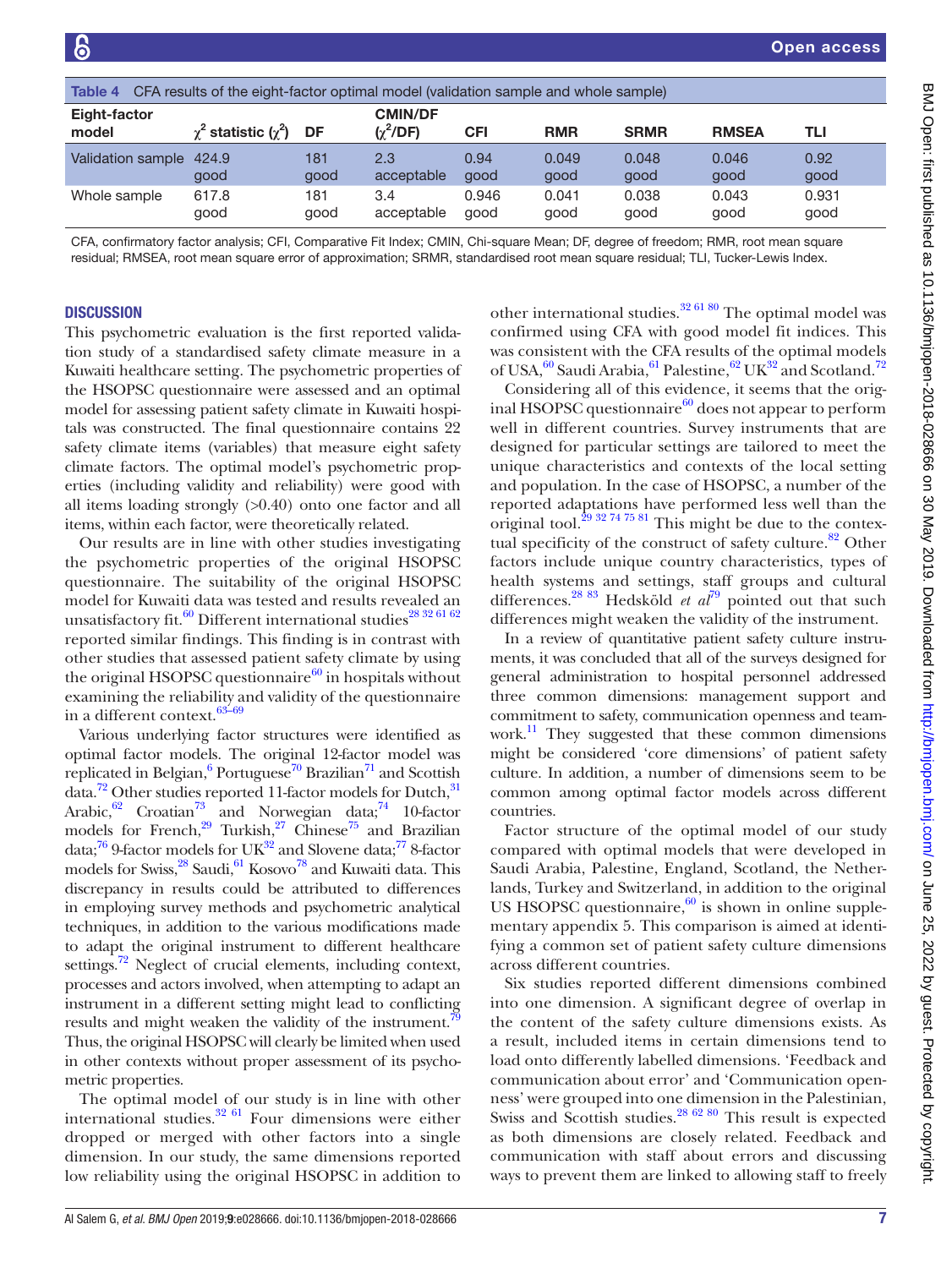## Box 1 Proposed eight-factor optimal model for Kuwaiti data

## <span id="page-7-0"></span>Factor 1: Supervisor/manager expectations and actions promoting patient safety (two items)

- ► B1: My supervisor/manager says a good word when he/she sees a job done according to established patient safety procedures.
- ► B2: My supervisor/manager seriously considers staff suggestions for improving patient safety.

## Factor 2: Frequency of events reported (three items)

- ► E1: When a mistake is made, but is caught and corrected before affecting the patient, how often is this reported?
- ► E2: When a mistake is made, but has no potential to harm the patient, how often is this reported?
- ► E3: When a mistake is made that could harm the patient, but does not, how often is this reported?

## Factor 3: Handoffs and transitions (four items)

- ► D3: Things 'fall between the cracks' when transferring patients from one unit to another (negatively worded).
- ► D5: Important patient care information is often lost during shift changes (negatively worded).
- ► D6: It is often unpleasant to work with staff from other hospital units (negatively worded).
- ► D7: Problems often occur in the exchange of information across hospital units (negatively worded).

## Factor 4: Non-punitive response to errors (three items)

- ► A8: Staff feel like their mistakes are held (used) against them (negatively worded).
- ► A12: When an incident is reported, it feels like the person is being reported, not the problem (negatively worded).
- ► A16: Staff worry that mistakes they make are kept in their personnel file (negatively worded).

## Factor 5: Teamwork across units (two items)

- ► D2: Hospital units do not coordinate well with each other (negatively worded).
- ► D4: There is good cooperation among hospital units that need to work together.

## Factor 6: Teamwork within units (three items)

- ► A1: People support one another in this unit.
- ► A3: When a lot of work needs to be done quickly, we work together as a team to get the work done.
- ► A4: In this unit, people treat each other with respect.

## Factor 7: Communication openness (three items)

- ► C2: Staff will freely speak up if they see something that may negatively affect patient care.
- ► C4: Staff feel free to question the decisions or actions of those with more authority.
- ► C6: Staff are afraid to ask questions when something does not seem right (negatively worded).

## Factor 8: Management support for patient safety (two items)

- ► D1: Hospital management provides a work climate that promotes patient safety.
- D8: The actions of hospital management show that patient safety is a top priority.

speak up, if they see something that might negatively affect patient care.

Cox and  $\text{Fin}^1$  suggest that the nature of the safety climate is 'context-dependent'. Keiser $84$  argues that since safety climate measures include both general and contextualised items, excluding contextual measures might provide a rather deficient evaluation of the underlying safety climate construct. Thus, research currently supports the idea of integrating both qualitative and quantitative methods in developing a culturally appropriate instrument as standard approaches that exclusively rely on translation and quantitative validation may not be sufficient to produce an instrument that is applicable to the local context.<sup>75</sup> As a result, the adopted tool will be able to reflect important safety climate themes that are specific to the local healthcare context.

A number of common dimensions were emerging rather consistently across international settings despite the lack of confirmation of the original factor structure of the HSOPSC in numerous studies. Those dimensions include: management support for patient safety, supervisors' action promoting patient safety, teamwork within and across units, handoffs and transitions, non-punitive response to error, frequency of incidents reported, communication openness and organisational learning.

The item composition of each factor of the optimal model of our study was compared with optimal models that were developed in Saudi Arabia, Palestine, England, the Netherlands, Turkey and Switzerland in addition to the original US HSOPSC questionnaire. $60$  This comparison is aimed at identifying a common set of patient safety climate items across different countries (see online [supplementary appendix 6](https://dx.doi.org/10.1136/bmjopen-2018-028666)). The different adaptations of the HSOPSC did not confirm the original factor structure of the HSOPSC. $^{60}$  Still, some dimensions corresponded to the ones proposed in the original HSOPSC model and items were repeated across the different studies. It should be noted that not all studies reported their optimum factor model structure. As a result, this created a difficulty in identifying the structure of the common dimensions across different countries.

## Strengths and limitations

This is the first validation study of a standardised safety climate measure in a Kuwaiti healthcare setting. The study assessed the psychometric properties of the HSOPSC questionnaire and constructed an optimal model for assessing the patient safety climate in Kuwaiti hospitals. To examine the psychometric properties of the HSOPSC, a rigorous and scientific psychometric approach was designed and executed based on recommended reporting practices. Furthermore, strengths of both EFA and CFA analytical techniques were used to test the original HSOPSC model and construct an optimal model. Additionally, the researcher attempted to report all parameter estimates required for the reader to make valid interpretations of the results. Also, a large sample size (n=1280) allowed for the data set to be split and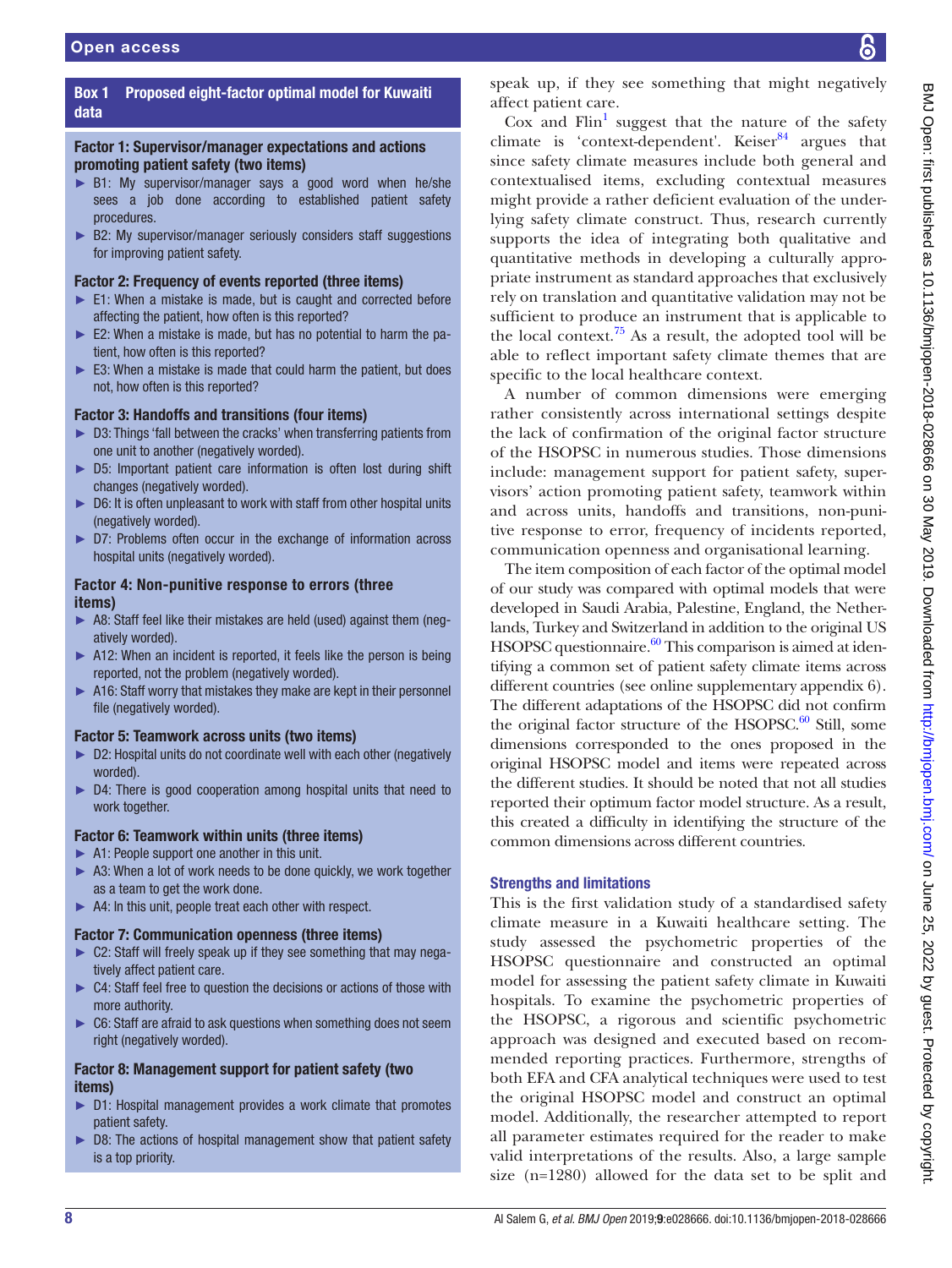for FA, including EFA and CFA, to be undertaken with acceptable model fit indices.

One limitation of this study is the number of items per factor in the optimal model. Three factors contained only two items per factor in the final eight-factor model. This is less than the recommended minimum of three items per factor. However, the items reported high loadings with strong theoretical sense. Also, similar findings were reported in the literature.

Another limitation is the exclusion of partially answered questionnaires. As a result, a subset of the total sample, with all items answered, was used for the validation of the psychometric properties of the HSOPSC. Data imputation techniques were avoided due to their potential impact on the tool's reliability and construct validity estimates and in order to minimise any possible biases. This led to a more uniform sample.

## **CONCLUSION**

This is the first validation study of a patient safety climate questionnaire conducted in a Kuwaiti healthcare setting. The results clearly indicate the need for caution when using the original version of the HSOPSC questionnaire $60$  and highlight the importance of appropriate validation of safety climate surveys before applying them to different populations and healthcare contexts than those in which they were originally developed. The study also shows that the original composition of the HSOPSC dimensions was not confirmed in most studies. When compared with USA, the HSOPSC questionnaire may be assessing different dimensions of safety culture across different countries including Kuwait. $60$  More work is needed on cross-cultural investigations of differences in dimensionality to allow comparisons of healthcare safety climate results at an international level.<sup>[28 42](#page-9-23)</sup> This study provided comparative data on the use of the HSOPSC questionnaire internationally and nine common dimensions and items were identified when comparing the different studies that reported their optimum models. The optimal factor model that was constructed in this study can be used as a basis for measuring the patient safety climate in Kuwaiti hospitals and in evaluating changes in the safety climate over time as part of patient safety improvement initiatives.

Acknowledgements The authors thank every MOH staff member who took time to participate in this project despite their workload and endless commitments in order to contribute to a safer healthcare.

Contributors GA, PB and JM made considerable contributions to conception and design of the psychometric evaluation. GA completed the psychometric assessment and development of the final eight-factor model. GA was involved in drafting the manuscript while JM and PB have done revising of the drafts. All authors have given final approval of the version to be published and agreed to be accountable for all aspects of the work in ensuring that questions related to the accuracy or integrity of any part of the work are appropriately investigated and resolved. All authors read and approved the final manuscript.

Funding The authors have not declared a specific grant for this research from any funding agency in the public, commercial or not-for-profit sectors.

Competing interests None declared.

Patient consent for publication Not required.

Ethics approval Ethical approval was sought from the Medical, Veterinary and Life Sciences College ethics committee of the University of Glasgow in Scotland and the Medical and Health Sciences Research Committee of the Ministry of Health in Kuwait.

Provenance and peer review Not commissioned; externally peer reviewed.

Data sharing statement Data are available. Please contact the corresponding author.

Open access This is an open access article distributed in accordance with the Creative Commons Attribution Non Commercial (CC BY-NC 4.0) license, which permits others to distribute, remix, adapt, build upon this work non-commercially, and license their derivative works on different terms, provided the original work is properly cited, appropriate credit is given, any changes made indicated, and the use is non-commercial. See: [http://creativecommons.org/licenses/by-nc/4.0/.](http://creativecommons.org/licenses/by-nc/4.0/)

## **REFERENCES**

- <span id="page-8-0"></span>1. Cox S, Flin R. Safety culture: Philosopher's stone or man of straw? *[Work Stress](http://dx.doi.org/10.1080/02678379808256861)* 1998;12:189–201.
- <span id="page-8-1"></span>2. Perrow C. A personal note on normal accidents. *[Organ Environ](http://dx.doi.org/10.1177/1086026603262028)* 2004;17:9–14.
- 3. Reason J. Combating omission errors through task analysis and good reminders. *[Qual Saf Health Care](http://dx.doi.org/10.1136/qhc.11.1.40)* 2002;11:40–4.
- <span id="page-8-2"></span>4. Mearns KJ, Flin R. Assessing the state of organizational safety culture or climate? *[Curr Psychol](http://dx.doi.org/10.1007/s12144-999-1013-3)* 1999;18:5–17.
- <span id="page-8-3"></span>5. Flin R, Burns C, Mearns K, *et al*. Measuring safety climate in health care. *[Qual Saf Health Care](http://dx.doi.org/10.1136/qshc.2005.014761)* 2006;15:109–15.
- <span id="page-8-4"></span>6. Hellings J, Schrooten W, Klazinga N, *et al*. Challenging patient safety culture: survey results. *[Int J Health Care Qual Assur](http://dx.doi.org/10.1108/09526860710822752)* 2007;20:620–32.
- <span id="page-8-5"></span>7. Smits M, Groenewegen PP, Timmermans DR, *et al*. The nature and causes of unintended events reported at ten emergency departments. *[BMC Emerg Med](http://dx.doi.org/10.1186/1471-227X-9-16)* 2009;9:16.
- <span id="page-8-6"></span>8. Blegen MA, Gearhart S, O'Brien R, *et al*. AHRQ's hospital survey on patient safety culture: psychometric analyses. *[J Patient Saf](http://dx.doi.org/10.1097/PTS.0b013e3181b53f6e)* 2009;5:139–44.
- 9. Lee T, Harrison K. Assessing safety culture in nuclear power stations. *[Saf Sci](http://dx.doi.org/10.1016/S0925-7535(00)00007-2)* 2000;34:61–97.
- 10. Colla JB, Bracken AC, Kinney LM, *et al*. Measuring patient safety climate: a review of surveys. *[Qual Saf Health Care](http://dx.doi.org/10.1136/qshc.2005.014217)* 2005;14:364–6.
- <span id="page-8-7"></span>11. Singla AK, Kitch BT, Weissman JS, *et al*. Assessing patient safety culture: a review and synthesis of the measurement tools. *Journal of Patient Safety* 2006;2:105–15.
- 12. Fleming M. Patient safety culture measurement and improvement: a "how to" guide. *[Healthc Q](http://dx.doi.org/10.12927/hcq.2005.17656)* 2005;8:14–19.
- 13. Jackson J, Sarac C, Flin R. Hospital safety climate surveys: measurement issues. *[Curr Opin Crit Care](http://dx.doi.org/10.1097/MCC.0b013e32833f0ee6)* 2010;16:632–8.
- 14. Halligan M, Zecevic A. Safety culture in healthcare: a review of concepts, dimensions, measures and progress. *[BMJ Qual Saf](http://dx.doi.org/10.1136/bmjqs.2010.040964)* 2011;20:338–43.
- 15. Pumar-Méndez MJ, Attree M, Wakefield A. Methodological aspects in the assessment of safety culture in the hospital setting: a review of the literature. *[Nurse Educ Today](http://dx.doi.org/10.1016/j.nedt.2013.08.008)* 2014;34:162–70.
- 16. Sammer CE, Lykens K, Singh KP, *et al*. What is patient safety culture? A review of the literature. *[J Nurs Scholarsh](http://dx.doi.org/10.1111/j.1547-5069.2009.01330.x)* 2010;42:156–65.
- 17. Flin R. Measuring safety culture in healthcare: a case for accurate diagnosis. *[Saf Sci](http://dx.doi.org/10.1016/j.ssci.2007.04.003)* 2007;45:653–67.
- 18. Nieva VF, Sorra J. Safety culture assessment: a tool for improving patient safety in healthcare organizations. *[Qual Saf Health Care](http://dx.doi.org/10.1136/qhc.12.suppl_2.ii17)* 2003;12(Suppl 2):17ii–23.
- <span id="page-8-8"></span>19. Alabdaly S. Alaan Newspaper. *About the scandal of fatal errors in Adan Hospital*, 2009.
- 20. Salama F. Alqabas newspaper. *Medical errors kill a quarter of a million Americans a year*, 2016.
- 21. Sami A. Aljarida newspaper. *Medical errors, an obsession that worries everyone*, 2015.
- <span id="page-8-9"></span>22. Sorra JS, Dyer N. Multilevel psychometric properties of the AHRQ hospital survey on patient safety culture. *[BMC Health Serv Res](http://dx.doi.org/10.1186/1472-6963-10-199)* 2010;10:199.
- 23. Sorra J, Nieva V. *Hospital Survey on Patient Safety Culture. AHRQ Publication No. 04-0041*. Rockville, MD: Agency for Healthcare Research and Quality, 2004.
- <span id="page-8-10"></span>24. Alsalem G, Bowie P, Morrison J. Assessing safety climate in acute hospital settings: a systematic review of the adequacy of the psychometric properties of survey measurement tools. *[BMC Health](http://dx.doi.org/10.1186/s12913-018-3167-x)  [Serv Res](http://dx.doi.org/10.1186/s12913-018-3167-x)* 2018;18:353.
- <span id="page-8-11"></span>25. Sorra J, Famolaro T, Dyer MN, *et al*. *Hospital Survey on Patient Safety Culture: 2010 User Comparative Database Report*. Rockville, MD, 2010.